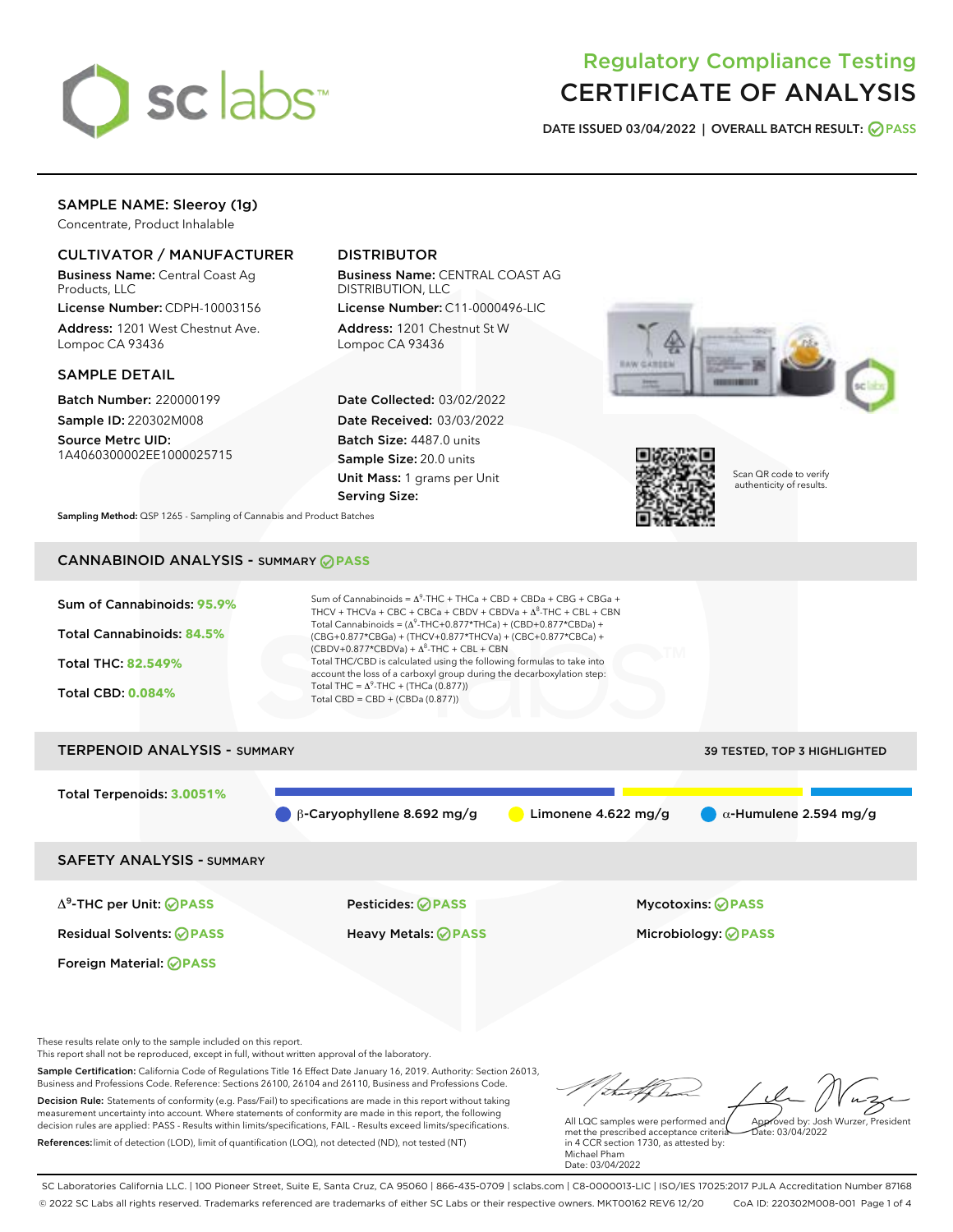



SLEEROY (1G) | DATE ISSUED 03/04/2022 | OVERALL BATCH RESULT: 0 PASS

#### CANNABINOID TEST RESULTS - 03/03/2022 2 PASS

Tested by high-performance liquid chromatography with diode-array detection (HPLC-DAD). **Method:** QSP 1157 - Analysis of Cannabinoids by HPLC-DAD

#### TOTAL CANNABINOIDS: **84.5%**

Total Cannabinoids (Total THC) + (Total CBD) + (Total CBG) + (Total THCV) + (Total CBC) +  $(Total CBDV) +  $\Delta^8$ -THC + CBL + CBN$ 

TOTAL THC: **82.549%** Total THC (Δ<sup>9</sup> -THC+0.877\*THCa)

TOTAL CBD: **0.084%** Total CBD (CBD+0.877\*CBDa)

TOTAL CBG: 0.8% Total CBG (CBG+0.877\*CBGa)

TOTAL THCV: 0.647% Total THCV (THCV+0.877\*THCVa)

TOTAL CBC: 0.40% Total CBC (CBC+0.877\*CBCa)

TOTAL CBDV: ND Total CBDV (CBDV+0.877\*CBDVa)

| <b>COMPOUND</b>  | LOD/LOQ<br>(mg/g)          | <b>MEASUREMENT</b><br><b>UNCERTAINTY</b><br>(mg/g) | <b>RESULT</b><br>(mg/g) | <b>RESULT</b><br>(%) |
|------------------|----------------------------|----------------------------------------------------|-------------------------|----------------------|
| <b>THCa</b>      | 0.05/0.14                  | ±18.153                                            | 907.64                  | 90.764               |
| $\Lambda^9$ -THC | 0.06 / 0.26                | ±0.790                                             | 29.49                   | 2.949                |
| <b>CBGa</b>      | 0.1 / 0.2                  | $\pm 0.31$                                         | 7.7                     | 0.77                 |
| <b>THCVa</b>     | 0.07/0.20                  | ±0.274                                             | 7.38                    | 0.738                |
| <b>CBCa</b>      | 0.07 / 0.28                | ±0.174                                             | 4.56                    | 0.456                |
| <b>CBG</b>       | 0.06/0.19                  | ±0.037                                             | 1.22                    | 0.122                |
| <b>CBDa</b>      | 0.02/0.19                  | ±0.022                                             | 0.96                    | 0.096                |
| $\Lambda^8$ -THC | 0.1 / 0.4                  | N/A                                                | <b>ND</b>               | <b>ND</b>            |
| <b>THCV</b>      | 0.1 / 0.2                  | N/A                                                | <b>ND</b>               | <b>ND</b>            |
| <b>CBD</b>       | 0.07/0.29                  | N/A                                                | <b>ND</b>               | <b>ND</b>            |
| <b>CBDV</b>      | 0.04 / 0.15                | N/A                                                | <b>ND</b>               | <b>ND</b>            |
| <b>CBDVa</b>     | 0.03 / 0.53                | N/A                                                | <b>ND</b>               | <b>ND</b>            |
| <b>CBL</b>       | 0.06 / 0.24                | N/A                                                | <b>ND</b>               | <b>ND</b>            |
| <b>CBN</b>       | 0.1 / 0.3                  | N/A                                                | <b>ND</b>               | <b>ND</b>            |
| <b>CBC</b>       | 0.2 / 0.5                  | N/A                                                | <b>ND</b>               | <b>ND</b>            |
|                  | <b>SUM OF CANNABINOIDS</b> |                                                    | 959.0 mg/g              | 95.9%                |

#### **UNIT MASS: 1 grams per Unit**

| $\Delta^9$ -THC per Unit              | 1100 per-package limit | 29.49 mg/unit  | <b>PASS</b> |
|---------------------------------------|------------------------|----------------|-------------|
| <b>Total THC per Unit</b>             |                        | 825.49 mg/unit |             |
| <b>CBD</b> per Unit                   |                        | <b>ND</b>      |             |
| <b>Total CBD per Unit</b>             |                        | $0.84$ mg/unit |             |
| Sum of Cannabinoids<br>per Unit       |                        | 959.0 mg/unit  |             |
| <b>Total Cannabinoids</b><br>per Unit |                        | 844.8 mg/unit  |             |

#### TERPENOID TEST RESULTS - 03/04/2022

Terpene analysis utilizing gas chromatography-flame ionization detection (GC-FID). **Method:** QSP 1192 - Analysis of Terpenoids by GC-FID

| <b>COMPOUND</b>         | LOD/LOQ<br>(mg/g) | <b>MEASUREMENT</b><br><b>UNCERTAINTY</b><br>(mg/g) | <b>RESULT</b><br>(mg/g)                         | <b>RESULT</b><br>(%) |
|-------------------------|-------------------|----------------------------------------------------|-------------------------------------------------|----------------------|
| β-Caryophyllene         | 0.004 / 0.012     | ±0.2408                                            | 8.692                                           | 0.8692               |
| Limonene                | 0.005 / 0.016     | ±0.0513                                            | 4.622                                           | 0.4622               |
| $\alpha$ -Humulene      | 0.009/0.029       | ±0.0648                                            | 2.594                                           | 0.2594               |
| <b>Myrcene</b>          | 0.008 / 0.025     | ±0.0229                                            | 2.290                                           | 0.2290               |
| Linalool                | 0.009 / 0.032     | ±0.0591                                            | 1.997                                           | 0.1997               |
| Terpinolene             | 0.008 / 0.026     | ±0.0283                                            | 1.777                                           | 0.1777               |
| $\alpha$ -Bisabolol     | 0.008 / 0.026     | ±0.0540                                            | 1.301                                           | 0.1301               |
| Valencene               | 0.009 / 0.030     | ±0.0513                                            | 0.958                                           | 0.0958               |
| Guaiol                  | 0.009 / 0.030     | ±0.0330                                            | 0.900                                           | 0.0900               |
| trans-ß-Farnesene       | 0.008 / 0.025     | ±0.0236                                            | 0.856                                           | 0.0856               |
| <b>Terpineol</b>        | 0.009 / 0.031     | ±0.0376                                            | 0.787                                           | 0.0787               |
| Fenchol                 | 0.010 / 0.034     | ±0.0232                                            | 0.770                                           | 0.0770               |
| $\beta$ -Pinene         | 0.004 / 0.014     | ±0.0047                                            | 0.530                                           | 0.0530               |
| Nerolidol               | 0.006 / 0.019     | ±0.0234                                            | 0.477                                           | 0.0477               |
| <b>B-Ocimene</b>        | 0.006 / 0.020     | ±0.0096                                            | 0.382                                           | 0.0382               |
| $\alpha$ -Pinene        | 0.005 / 0.017     | ±0.0020                                            | 0.293                                           | 0.0293               |
| Caryophyllene<br>Oxide  | 0.010 / 0.033     | ±0.0087                                            | 0.244                                           | 0.0244               |
| <b>Borneol</b>          | 0.005 / 0.016     | ±0.0065                                            | 0.198                                           | 0.0198               |
| Camphene                | 0.005 / 0.015     | ±0.0005                                            | 0.060                                           | 0.0060               |
| $\gamma$ -Terpinene     | 0.006 / 0.018     | ±0.0007                                            | 0.054                                           | 0.0054               |
| $\alpha$ -Phellandrene  | 0.006 / 0.020     | ±0.0005                                            | 0.050                                           | 0.0050               |
| $\alpha$ -Terpinene     | 0.005 / 0.017     | ±0.0005                                            | 0.047                                           | 0.0047               |
| Citronellol             | 0.003 / 0.010     | ±0.0017                                            | 0.044                                           | 0.0044               |
| $\Delta^3$ -Carene      | 0.005 / 0.018     | ±0.0004                                            | 0.039                                           | 0.0039               |
| Geraniol                | 0.002 / 0.007     | ±0.0013                                            | 0.038                                           | 0.0038               |
| Fenchone                | 0.009 / 0.028     | ±0.0007                                            | 0.032                                           | 0.0032               |
| <b>Nerol</b>            | 0.003 / 0.011     | ±0.0007                                            | 0.019                                           | 0.0019               |
| Sabinene Hydrate        | 0.006 / 0.022     | N/A                                                | <loq< th=""><th><loq< th=""></loq<></th></loq<> | <loq< th=""></loq<>  |
| Sabinene                | 0.004 / 0.014     | N/A                                                | <b>ND</b>                                       | <b>ND</b>            |
| p-Cymene                | 0.005 / 0.016     | N/A                                                | <b>ND</b>                                       | <b>ND</b>            |
| Eucalyptol              | 0.006 / 0.018     | N/A                                                | ND                                              | ND                   |
| Isopulegol              | 0.005 / 0.016     | N/A                                                | <b>ND</b>                                       | <b>ND</b>            |
| Camphor                 | 0.006 / 0.019     | N/A                                                | <b>ND</b>                                       | <b>ND</b>            |
| Isoborneol              | 0.004 / 0.012     | N/A                                                | ND                                              | <b>ND</b>            |
| Menthol                 | 0.008 / 0.025     | N/A                                                | ND                                              | ND                   |
| Pulegone                | 0.003 / 0.011     | N/A                                                | <b>ND</b>                                       | <b>ND</b>            |
| <b>Geranyl Acetate</b>  | 0.004 / 0.014     | N/A                                                | ND                                              | <b>ND</b>            |
| $\alpha$ -Cedrene       | 0.005 / 0.016     | N/A                                                | <b>ND</b>                                       | ND                   |
| Cedrol                  | 0.008 / 0.027     | N/A                                                | <b>ND</b>                                       | ND                   |
| <b>TOTAL TERPENOIDS</b> |                   |                                                    | 30.051 mg/g                                     | 3.0051%              |

SC Laboratories California LLC. | 100 Pioneer Street, Suite E, Santa Cruz, CA 95060 | 866-435-0709 | sclabs.com | C8-0000013-LIC | ISO/IES 17025:2017 PJLA Accreditation Number 87168 © 2022 SC Labs all rights reserved. Trademarks referenced are trademarks of either SC Labs or their respective owners. MKT00162 REV6 12/20 CoA ID: 220302M008-001 Page 2 of 4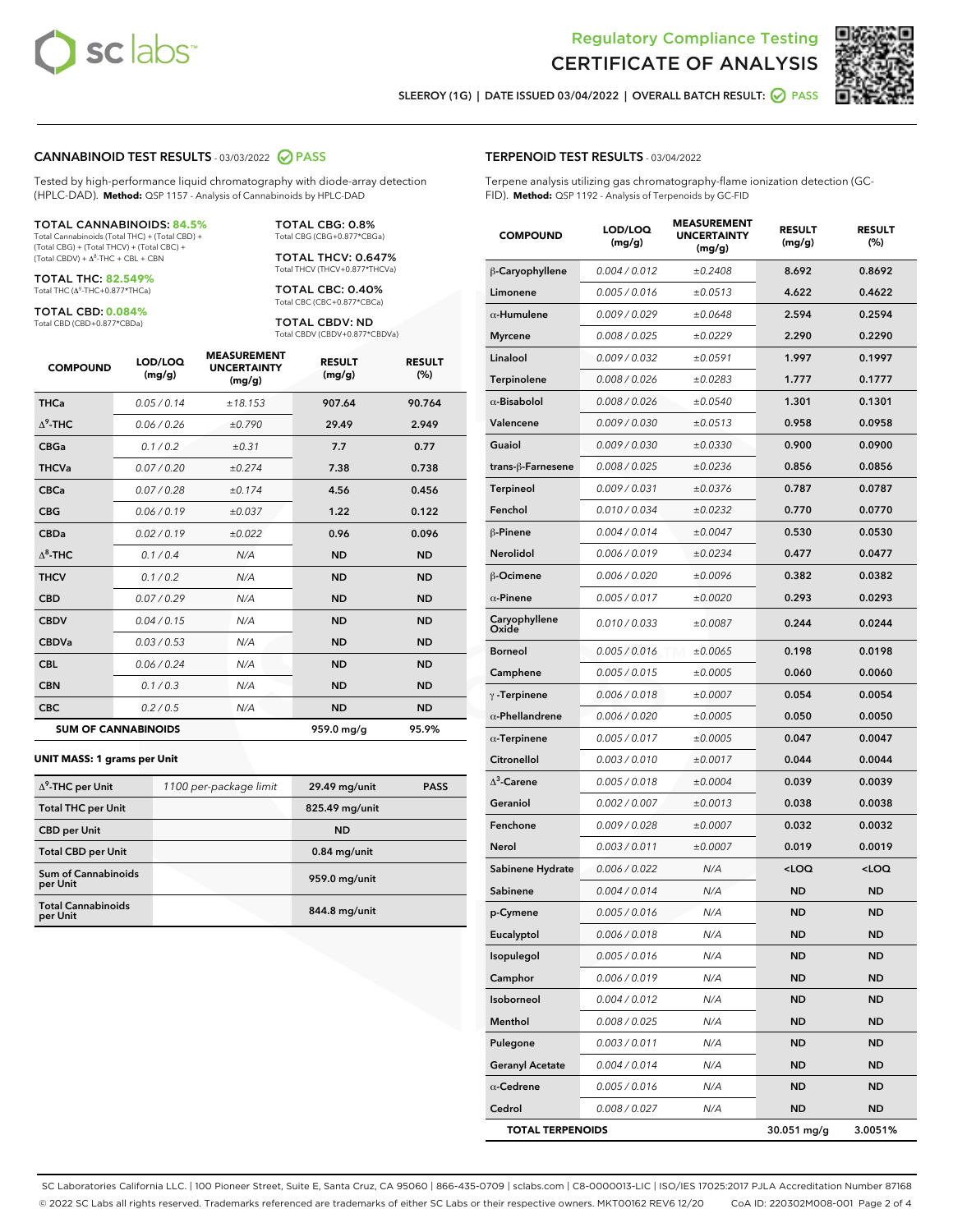



SLEEROY (1G) | DATE ISSUED 03/04/2022 | OVERALL BATCH RESULT: 0 PASS

# CATEGORY 1 PESTICIDE TEST RESULTS - 03/04/2022 2 PASS

Pesticide and plant growth regulator analysis utilizing high-performance liquid chromatography-mass spectrometry (HPLC-MS) or gas chromatography-mass spectrometry (GC-MS). \*GC-MS utilized where indicated. **Method:** QSP 1212 - Analysis of Pesticides and Mycotoxins by LC-MS or QSP 1213 - Analysis of Pesticides by GC-MS

| <b>COMPOUND</b>             | LOD/LOQ<br>$(\mu g/g)$ | <b>ACTION</b><br>LIMIT<br>$(\mu g/g)$ | <b>MEASUREMENT</b><br><b>UNCERTAINTY</b><br>$(\mu g/g)$ | <b>RESULT</b><br>$(\mu g/g)$ | <b>RESULT</b> |
|-----------------------------|------------------------|---------------------------------------|---------------------------------------------------------|------------------------------|---------------|
| <b>Aldicarb</b>             | 0.03 / 0.08            | $\geq$ LOD                            | N/A                                                     | <b>ND</b>                    | <b>PASS</b>   |
| Carbofuran                  | 0.02 / 0.05            | $\ge$ LOD                             | N/A                                                     | <b>ND</b>                    | <b>PASS</b>   |
| Chlordane*                  | 0.03/0.08              | $>$ LOD                               | N/A                                                     | <b>ND</b>                    | <b>PASS</b>   |
| Chlorfenapyr*               | 0.03/0.10              | $>$ LOD                               | N/A                                                     | <b>ND</b>                    | <b>PASS</b>   |
| Chlorpyrifos                | 0.02 / 0.06            | $>$ LOD                               | N/A                                                     | <b>ND</b>                    | <b>PASS</b>   |
| Coumaphos                   | 0.02 / 0.07            | $\geq$ LOD                            | N/A                                                     | <b>ND</b>                    | <b>PASS</b>   |
| <b>Daminozide</b>           | 0.02 / 0.07            | $\ge$ LOD                             | N/A                                                     | <b>ND</b>                    | <b>PASS</b>   |
| <b>Dichlorvos</b><br>(DDVP) | 0.03/0.09              | $\geq$ LOD                            | N/A                                                     | <b>ND</b>                    | <b>PASS</b>   |
| Dimethoate                  | 0.03 / 0.08            | $>$ LOD                               | N/A                                                     | <b>ND</b>                    | <b>PASS</b>   |
| Ethoprophos                 | 0.03/0.10              | $\geq$ LOD                            | N/A                                                     | <b>ND</b>                    | <b>PASS</b>   |
| Etofenprox                  | 0.02 / 0.06            | > LOD                                 | N/A                                                     | <b>ND</b>                    | <b>PASS</b>   |
| Fenoxycarb                  | 0.03 / 0.08            | $\geq$ LOD                            | N/A                                                     | <b>ND</b>                    | <b>PASS</b>   |
| Fipronil                    | 0.03 / 0.08            | $\ge$ LOD                             | N/A                                                     | <b>ND</b>                    | <b>PASS</b>   |
| Imazalil                    | 0.02 / 0.06            | $\ge$ LOD                             | N/A                                                     | <b>ND</b>                    | <b>PASS</b>   |
| <b>Methiocarb</b>           | 0.02 / 0.07            | $\ge$ LOD                             | N/A                                                     | <b>ND</b>                    | <b>PASS</b>   |
| Parathion-methyl            | 0.03/0.10              | > LOD                                 | N/A                                                     | <b>ND</b>                    | <b>PASS</b>   |
| <b>Mevinphos</b>            | 0.03/0.09              | $\ge$ LOD                             | N/A                                                     | <b>ND</b>                    | <b>PASS</b>   |
| Paclobutrazol               | 0.02 / 0.05            | $\ge$ LOD                             | N/A                                                     | <b>ND</b>                    | <b>PASS</b>   |
| Propoxur                    | 0.03 / 0.09            | $\geq$ LOD                            | N/A                                                     | <b>ND</b>                    | <b>PASS</b>   |
| Spiroxamine                 | 0.03 / 0.08            | $\ge$ LOD                             | N/A                                                     | <b>ND</b>                    | <b>PASS</b>   |
| Thiacloprid                 | 0.03/0.10              | $>$ LOD                               | N/A                                                     | <b>ND</b>                    | <b>PASS</b>   |

# CATEGORY 2 PESTICIDE TEST RESULTS - 03/04/2022 @ PASS

| <b>COMPOUND</b>          | LOD/LOO<br>$(\mu g/g)$ | <b>ACTION</b><br><b>LIMIT</b><br>$(\mu g/g)$ | <b>MEASUREMENT</b><br><b>UNCERTAINTY</b><br>$(\mu g/g)$ | <b>RESULT</b><br>$(\mu g/g)$ | <b>RESULT</b> |  |
|--------------------------|------------------------|----------------------------------------------|---------------------------------------------------------|------------------------------|---------------|--|
| Abamectin                | 0.03/0.10              | 0.1                                          | N/A                                                     | <b>ND</b>                    | <b>PASS</b>   |  |
| Acephate                 | 0.02/0.07              | 0.1                                          | N/A                                                     | <b>ND</b>                    | <b>PASS</b>   |  |
| Acequinocyl              | 0.02/0.07              | 0.1                                          | N/A                                                     | <b>ND</b>                    | <b>PASS</b>   |  |
| Acetamiprid              | 0.02/0.05              | 0.1                                          | N/A                                                     | <b>ND</b>                    | <b>PASS</b>   |  |
| Azoxystrobin             | 0.02/0.07              | 0.1                                          | N/A                                                     | <b>ND</b>                    | <b>PASS</b>   |  |
| <b>Bifenazate</b>        | 0.01/0.04              | 0.1                                          | N/A                                                     | <b>ND</b>                    | <b>PASS</b>   |  |
| <b>Bifenthrin</b>        | 0.02 / 0.05            | 3                                            | N/A                                                     | <b>ND</b>                    | <b>PASS</b>   |  |
| <b>Boscalid</b>          | 0.03/0.09              | 0.1                                          | N/A                                                     | <b>ND</b>                    | <b>PASS</b>   |  |
| Captan                   | 0.19/0.57              | 0.7                                          | N/A                                                     | <b>ND</b>                    | <b>PASS</b>   |  |
| Carbaryl                 | 0.02/0.06              | 0.5                                          | N/A                                                     | <b>ND</b>                    | <b>PASS</b>   |  |
| Chlorantranilip-<br>role | 0.04/0.12              | 10                                           | N/A                                                     | <b>ND</b>                    | <b>PASS</b>   |  |
| Clofentezine             | 0.03/0.09              | 0.1                                          | N/A                                                     | <b>ND</b>                    | <b>PASS</b>   |  |

# CATEGORY 2 PESTICIDE TEST RESULTS - 03/04/2022 continued

| <b>COMPOUND</b>               | LOD/LOQ<br>(µg/g) | <b>ACTION</b><br>LIMIT<br>$(\mu g/g)$ | <b>MEASUREMENT</b><br><b>UNCERTAINTY</b><br>$(\mu g/g)$ | <b>RESULT</b><br>(µg/g) | <b>RESULT</b> |
|-------------------------------|-------------------|---------------------------------------|---------------------------------------------------------|-------------------------|---------------|
| Cyfluthrin                    | 0.12 / 0.38       | 2                                     | N/A                                                     | <b>ND</b>               | <b>PASS</b>   |
| Cypermethrin                  | 0.11 / 0.32       | 1                                     | N/A                                                     | <b>ND</b>               | <b>PASS</b>   |
| Diazinon                      | 0.02 / 0.05       | 0.1                                   | N/A                                                     | ND                      | <b>PASS</b>   |
| Dimethomorph                  | 0.03 / 0.09       | $\overline{c}$                        | N/A                                                     | <b>ND</b>               | <b>PASS</b>   |
| Etoxazole                     | 0.02 / 0.06       | 0.1                                   | N/A                                                     | <b>ND</b>               | <b>PASS</b>   |
| Fenhexamid                    | 0.03 / 0.09       | 0.1                                   | N/A                                                     | ND                      | <b>PASS</b>   |
| Fenpyroximate                 | 0.02 / 0.06       | 0.1                                   | N/A                                                     | ND                      | <b>PASS</b>   |
| Flonicamid                    | 0.03 / 0.10       | 0.1                                   | N/A                                                     | <b>ND</b>               | <b>PASS</b>   |
| Fludioxonil                   | 0.03 / 0.10       | 0.1                                   | N/A                                                     | ND                      | <b>PASS</b>   |
| Hexythiazox                   | 0.02 / 0.07       | 0.1                                   | N/A                                                     | <b>ND</b>               | <b>PASS</b>   |
| Imidacloprid                  | 0.04 / 0.11       | 5                                     | N/A                                                     | <b>ND</b>               | <b>PASS</b>   |
| Kresoxim-methyl               | 0.02 / 0.07       | 0.1                                   | N/A                                                     | ND                      | <b>PASS</b>   |
| <b>Malathion</b>              | 0.03 / 0.09       | 0.5                                   | N/A                                                     | <b>ND</b>               | <b>PASS</b>   |
| Metalaxyl                     | 0.02 / 0.07       | $\overline{c}$                        | N/A                                                     | <b>ND</b>               | <b>PASS</b>   |
| Methomyl                      | 0.03 / 0.10       | $\mathcal{I}$                         | N/A                                                     | <b>ND</b>               | <b>PASS</b>   |
| Myclobutanil                  | 0.03 / 0.09       | 0.1                                   | N/A                                                     | <b>ND</b>               | <b>PASS</b>   |
| Naled                         | 0.02 / 0.07       | 0.1                                   | N/A                                                     | <b>ND</b>               | <b>PASS</b>   |
| Oxamyl                        | 0.04 / 0.11       | 0.5                                   | N/A                                                     | ND                      | <b>PASS</b>   |
| Pentachloronitro-<br>benzene* | 0.03 / 0.09       | 0.1                                   | N/A                                                     | <b>ND</b>               | <b>PASS</b>   |
| Permethrin                    | 0.04 / 0.12       | 0.5                                   | N/A                                                     | <b>ND</b>               | <b>PASS</b>   |
| Phosmet                       | 0.03 / 0.10       | 0.1                                   | N/A                                                     | ND                      | <b>PASS</b>   |
| Piperonyl<br><b>Butoxide</b>  | 0.02 / 0.07       | 3                                     | N/A                                                     | <b>ND</b>               | <b>PASS</b>   |
| Prallethrin                   | 0.03 / 0.08       | 0.1                                   | N/A                                                     | <b>ND</b>               | <b>PASS</b>   |
| Propiconazole                 | 0.02 / 0.07       | 0.1                                   | N/A                                                     | ND                      | <b>PASS</b>   |
| Pyrethrins                    | 0.04 / 0.12       | 0.5                                   | N/A                                                     | ND                      | <b>PASS</b>   |
| Pyridaben                     | 0.02 / 0.07       | 0.1                                   | N/A                                                     | <b>ND</b>               | <b>PASS</b>   |
| Spinetoram                    | 0.02 / 0.07       | 0.1                                   | N/A                                                     | ND                      | <b>PASS</b>   |
| Spinosad                      | 0.02 / 0.07       | 0.1                                   | N/A                                                     | <b>ND</b>               | <b>PASS</b>   |
| Spiromesifen                  | 0.02 / 0.05       | 0.1                                   | N/A                                                     | ND                      | <b>PASS</b>   |
| Spirotetramat                 | 0.02 / 0.06       | 0.1                                   | N/A                                                     | ND                      | <b>PASS</b>   |
| Tebuconazole                  | 0.02 / 0.07       | 0.1                                   | N/A                                                     | <b>ND</b>               | <b>PASS</b>   |
| Thiamethoxam                  | 0.03/0.10         | 5                                     | N/A                                                     | ND                      | <b>PASS</b>   |
| Trifloxystrobin               | 0.03 / 0.08       | 0.1                                   | N/A                                                     | <b>ND</b>               | <b>PASS</b>   |

SC Laboratories California LLC. | 100 Pioneer Street, Suite E, Santa Cruz, CA 95060 | 866-435-0709 | sclabs.com | C8-0000013-LIC | ISO/IES 17025:2017 PJLA Accreditation Number 87168 © 2022 SC Labs all rights reserved. Trademarks referenced are trademarks of either SC Labs or their respective owners. MKT00162 REV6 12/20 CoA ID: 220302M008-001 Page 3 of 4